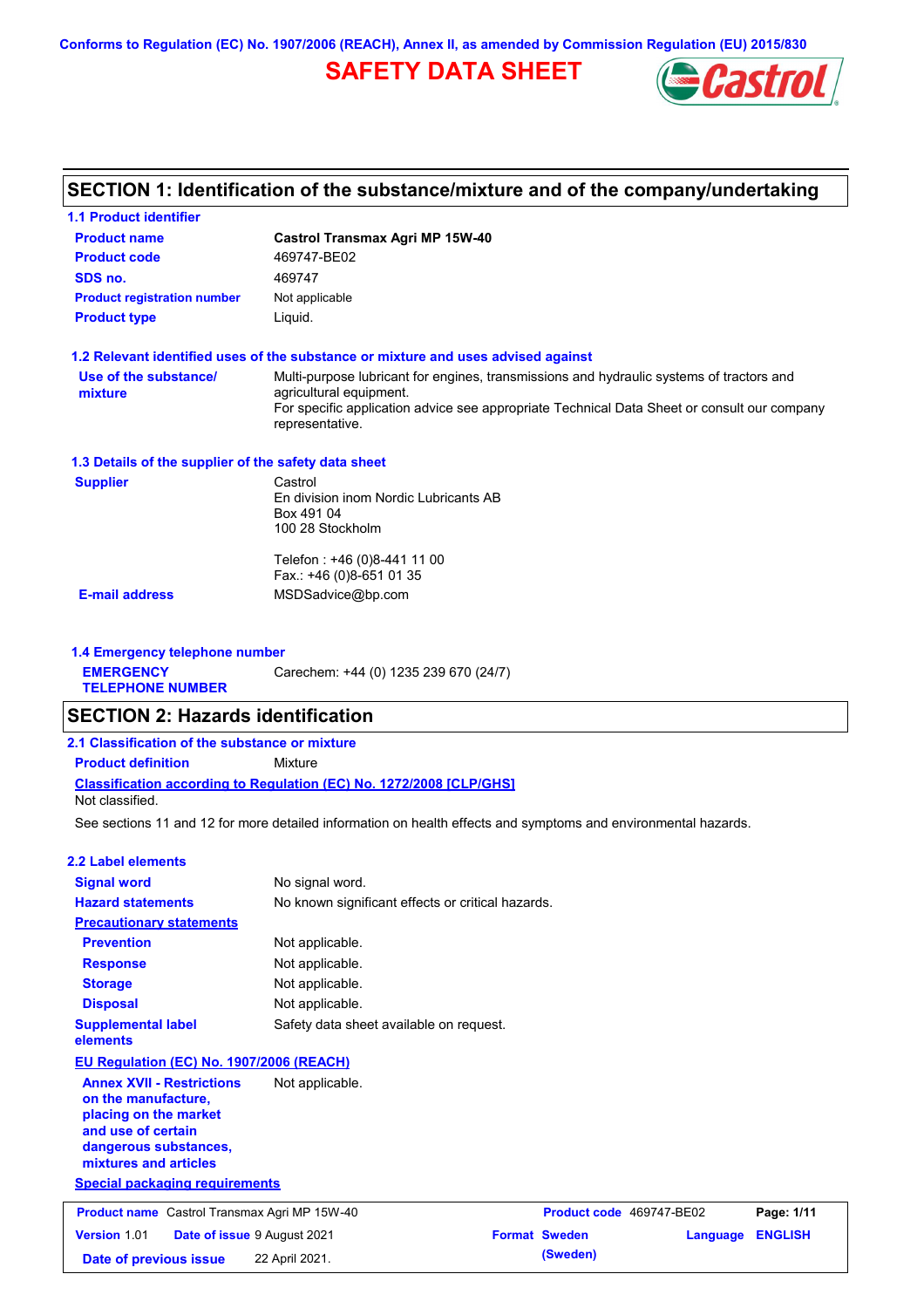### **Conforms to Regulation (EC) No. 1907/2006 (REACH), Annex II, as amended by Commission Regulation (EU) 2015/830**

### **SECTION 2: Hazards identification**

| <b>Containers to be fitted</b><br>with child-resistant<br>fastenings                                                     | Not applicable.                                                                                                                                                                                                                                                                                                                                                                                                                                                                                                                                                                                                                        |
|--------------------------------------------------------------------------------------------------------------------------|----------------------------------------------------------------------------------------------------------------------------------------------------------------------------------------------------------------------------------------------------------------------------------------------------------------------------------------------------------------------------------------------------------------------------------------------------------------------------------------------------------------------------------------------------------------------------------------------------------------------------------------|
| <b>Tactile warning of danger</b>                                                                                         | Not applicable.                                                                                                                                                                                                                                                                                                                                                                                                                                                                                                                                                                                                                        |
| 2.3 Other hazards                                                                                                        |                                                                                                                                                                                                                                                                                                                                                                                                                                                                                                                                                                                                                                        |
| <b>Results of PBT and vPvB</b><br>assessment                                                                             | Product does not meet the criteria for PBT or vPvB according to Regulation (EC) No. 1907/2006,<br>Annex XIII.                                                                                                                                                                                                                                                                                                                                                                                                                                                                                                                          |
| <b>Product meets the criteria</b><br>for PBT or vPvB according<br>to Regulation (EC) No.<br><b>1907/2006, Annex XIII</b> | This mixture does not contain any substances that are assessed to be a PBT or a vPvB.                                                                                                                                                                                                                                                                                                                                                                                                                                                                                                                                                  |
| Other hazards which do<br>not result in classification                                                                   | Defatting to the skin.<br>USED ENGINE OILS<br>Used engine oil may contain hazardous components which have the potential to cause skin<br>cancer.<br>See Toxicological Information, section 11 of this Safety Data Sheet.<br>Note: High Pressure Applications<br>Injections through the skin resulting from contact with the product at high pressure constitute a<br>major medical emergency.<br>See 'Notes to physician' under First-Aid Measures, Section 4 of this Safety Data Sheet.<br>Experimental data on one or more of the components has been used to determine all or part of<br>the hazard classification of this product. |

### **SECTION 3: Composition/information on ingredients**

**3.2 Mixtures**

**Product definition**

Mixture

Highly refined base oil (IP 346 DMSO extract < 3%). Proprietary performance additives.

| <b>Product/ingredient</b><br>name                                                                                             | <b>Identifiers</b>                                                                             | $\frac{9}{6}$ | <b>Regulation (EC) No.</b><br>1272/2008 [CLP]                      | <b>Type</b> |
|-------------------------------------------------------------------------------------------------------------------------------|------------------------------------------------------------------------------------------------|---------------|--------------------------------------------------------------------|-------------|
| Distillates (petroleum), hydrotreated<br>heavy paraffinic                                                                     | REACH #: 01-2119484627-25 ≥25 - ≤50<br>EC: 265-157-1<br>CAS: 64742-54-7<br>Index: 649-467-00-8 |               | Not classified.                                                    | $[2]$       |
| Distillates (petroleum), solvent-<br>dewaxed heavy paraffinic                                                                 | REACH #: 01-2119471299-27 ≥25 - ≤50<br>EC: 265-169-7<br>CAS: 64742-65-0<br>Index: 649-474-00-6 |               | Not classified.                                                    | $[2]$       |
| Distillates (petroleum), hydrotreated<br>heavy paraffinic                                                                     | REACH #: 01-2119484627-25 ≤3<br>EC: 265-157-1<br>CAS: 64742-54-7<br>Index: 649-467-00-8        |               | Asp. Tox. 1, H304                                                  | [1] [2]     |
| Distillates (petroleum), solvent-<br>dewaxed heavy paraffinic                                                                 | REACH #: 01-2119471299-27 ≤3<br>EC: 265-169-7<br>CAS: 64742-65-0<br>Index: 649-474-00-6        |               | Asp. Tox. 1, H304                                                  | [1] [2]     |
| Phosphorodithioic acid, mixed O,O-bis REACH #: 01-2119521201-61<br>(2-ethylhexyl and iso-Bu and iso-Pr)<br>esters, zinc salts | EC: 288-917-4<br>CAS: 85940-28-9                                                               | -≤3           | Skin Irrit. 2, H315<br>Eye Dam. 1, H318<br>Aquatic Chronic 2, H411 | $[1]$       |

**See Section 16 for the full text of the H statements declared above.**

**Type** 

[1] Substance classified with a health or environmental hazard

[2] Substance with a workplace exposure limit

[3] Substance meets the criteria for PBT according to Regulation (EC) No. 1907/2006, Annex XIII

[4] Substance meets the criteria for vPvB according to Regulation (EC) No. 1907/2006, Annex XIII

[5] Substance of equivalent concern

[6] Additional disclosure due to company policy

Occupational exposure limits, if available, are listed in Section 8.

| <b>Product name</b> Castrol Transmax Agri MP 15W-40 |  | <b>Product code</b> 469747-BE02    |  | Page: 2/11           |                  |  |
|-----------------------------------------------------|--|------------------------------------|--|----------------------|------------------|--|
| <b>Version 1.01</b>                                 |  | <b>Date of issue 9 August 2021</b> |  | <b>Format Sweden</b> | Language ENGLISH |  |
| Date of previous issue                              |  | 22 April 2021.                     |  | (Sweden)             |                  |  |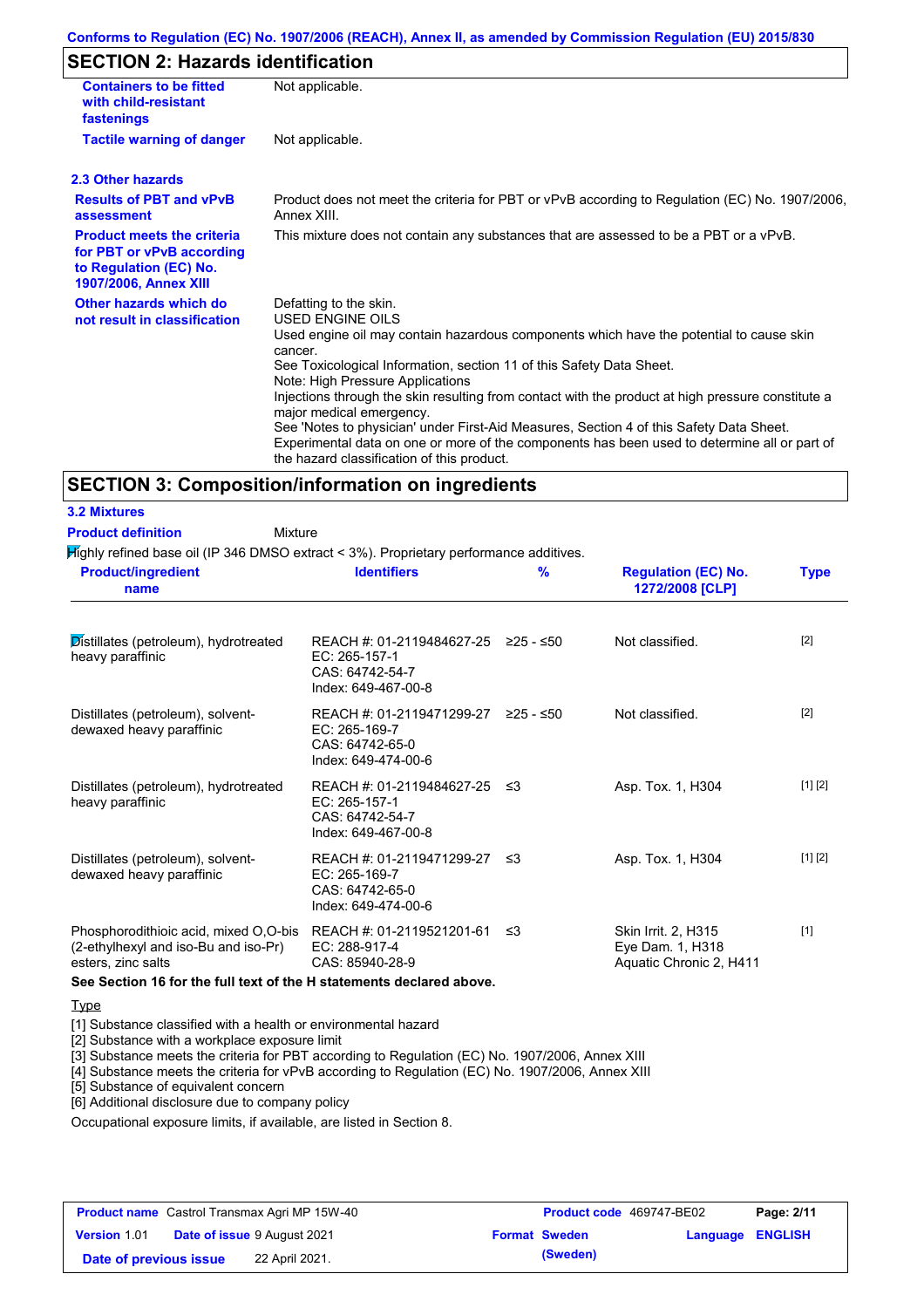### **SECTION 4: First aid measures**

#### Do not induce vomiting unless directed to do so by medical personnel. Get medical attention if symptoms occur. In case of contact, immediately flush eyes with plenty of water for at least 15 minutes. Eyelids should be held away from the eyeball to ensure thorough rinsing. Check for and remove any contact lenses. Get medical attention. **4.1 Description of first aid measures** If inhaled, remove to fresh air. Get medical attention if symptoms occur. **Ingestion Inhalation Eye contact Protection of first-aiders** No action shall be taken involving any personal risk or without suitable training. It may be dangerous to the person providing aid to give mouth-to-mouth resuscitation. **Skin contact** Wash skin thoroughly with soap and water or use recognised skin cleanser. Remove contaminated clothing and shoes. Wash clothing before reuse. Clean shoes thoroughly before reuse. Get medical attention if irritation develops.

### **4.2 Most important symptoms and effects, both acute and delayed**

See Section 11 for more detailed information on health effects and symptoms.

| <b>Potential acute health effects</b> |                                                                                                                   |  |  |  |
|---------------------------------------|-------------------------------------------------------------------------------------------------------------------|--|--|--|
| <b>Inhalation</b>                     | Vapour inhalation under ambient conditions is not normally a problem due to low vapour<br>pressure.               |  |  |  |
| <b>Ingestion</b>                      | No known significant effects or critical hazards.                                                                 |  |  |  |
| <b>Skin contact</b>                   | Defatting to the skin. May cause skin dryness and irritation.                                                     |  |  |  |
| <b>Eye contact</b>                    | Not classified as an eye irritant. Based on data available for this or related materials.                         |  |  |  |
|                                       | Delayed and immediate effects as well as chronic effects from short and long-term exposure                        |  |  |  |
| <b>Inhalation</b>                     | Overexposure to the inhalation of airborne droplets or aerosols may cause irritation of the<br>respiratory tract. |  |  |  |
| <b>Ingestion</b>                      | Ingestion of large quantities may cause nausea and diarrhoea.                                                     |  |  |  |
| <b>Skin contact</b>                   | Prolonged or repeated contact can defat the skin and lead to irritation and/or dermatitis.                        |  |  |  |
| Eye contact                           | Potential risk of transient stinging or redness if accidental eye contact occurs.                                 |  |  |  |
|                                       | 4.3 Indication of any immediate medical attention and special treatment needed                                    |  |  |  |
| Notes to physician                    | Treatment should in general he symptomatic and directed to relieving any effects                                  |  |  |  |

**es to physician** Treatment should in general be symptomatic and directed to relieving any effects. Note: High Pressure Applications Injections through the skin resulting from contact with the product at high pressure constitute a major medical emergency. Injuries may not appear serious at first but within a few hours tissue becomes swollen, discoloured and extremely painful with extensive subcutaneous necrosis. Surgical exploration should be undertaken without delay. Thorough and extensive debridement of the wound and underlying tissue is necessary to minimise tissue loss and prevent or limit permanent damage. Note that high pressure may force the product considerable distances along tissue planes.

### **SECTION 5: Firefighting measures**

| 5.1 Extinguishing media                                   |                                                                                                                                                                                                                                                                                                                                                                   |  |  |
|-----------------------------------------------------------|-------------------------------------------------------------------------------------------------------------------------------------------------------------------------------------------------------------------------------------------------------------------------------------------------------------------------------------------------------------------|--|--|
| <b>Suitable extinguishing</b><br>media                    | In case of fire, use foam, dry chemical or carbon dioxide extinguisher or spray.                                                                                                                                                                                                                                                                                  |  |  |
| <b>Unsuitable extinguishing</b><br>media                  | Do not use water jet. The use of a water jet may cause the fire to spread by splashing the<br>burning product.                                                                                                                                                                                                                                                    |  |  |
| 5.2 Special hazards arising from the substance or mixture |                                                                                                                                                                                                                                                                                                                                                                   |  |  |
| <b>Hazards from the</b><br>substance or mixture           | In a fire or if heated, a pressure increase will occur and the container may burst.                                                                                                                                                                                                                                                                               |  |  |
| <b>Hazardous combustion</b><br>products                   | Combustion products may include the following:<br>carbon oxides (CO, CO <sub>2</sub> ) (carbon monoxide, carbon dioxide)                                                                                                                                                                                                                                          |  |  |
| 5.3 Advice for firefighters                               |                                                                                                                                                                                                                                                                                                                                                                   |  |  |
| <b>Special precautions for</b><br>fire-fighters           | No action shall be taken involving any personal risk or without suitable training. Promptly<br>isolate the scene by removing all persons from the vicinity of the incident if there is a fire.                                                                                                                                                                    |  |  |
| <b>Special protective</b><br>equipment for fire-fighters  | Fire-fighters should wear appropriate protective equipment and self-contained breathing<br>apparatus (SCBA) with a full face-piece operated in positive pressure mode. Clothing for fire-<br>fighters (including helmets, protective boots and gloves) conforming to European standard EN<br>469 will provide a basic level of protection for chemical incidents. |  |  |

| <b>Product name</b> Castrol Transmax Agri MP 15W-40       |                | <b>Product code</b> 469747-BE02 |                      | Page: 3/11              |  |
|-----------------------------------------------------------|----------------|---------------------------------|----------------------|-------------------------|--|
| <b>Date of issue 9 August 2021</b><br><b>Version 1.01</b> |                |                                 | <b>Format Sweden</b> | <b>Language ENGLISH</b> |  |
| Date of previous issue                                    | 22 April 2021. |                                 | (Sweden)             |                         |  |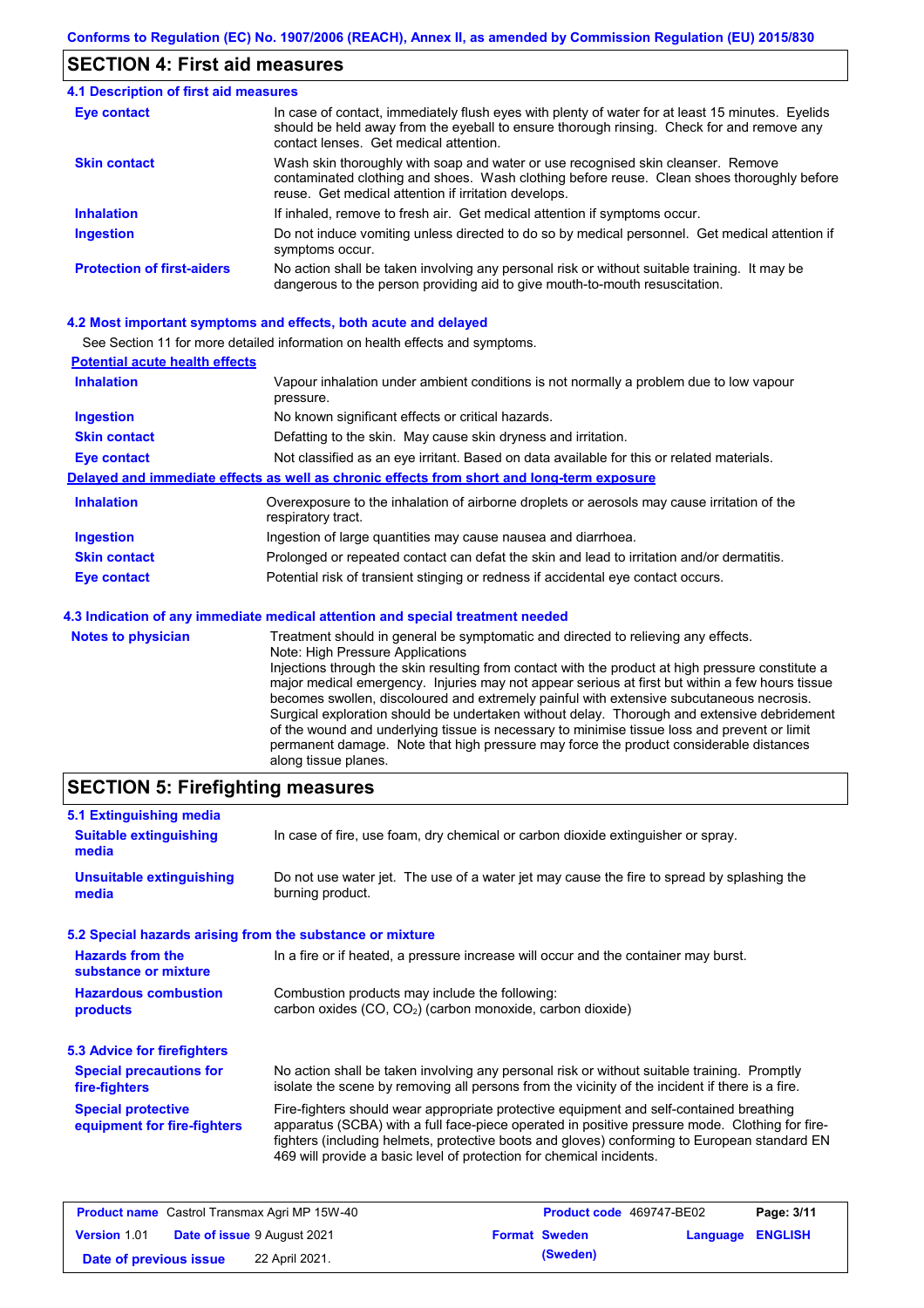### **SECTION 6: Accidental release measures**

|                                                          | 6.1 Personal precautions, protective equipment and emergency procedures                                                                                                                                                                                                                                                                                                                        |  |  |  |
|----------------------------------------------------------|------------------------------------------------------------------------------------------------------------------------------------------------------------------------------------------------------------------------------------------------------------------------------------------------------------------------------------------------------------------------------------------------|--|--|--|
| For non-emergency<br>personnel                           | No action shall be taken involving any personal risk or without suitable training. Evacuate<br>surrounding areas. Keep unnecessary and unprotected personnel from entering. Do not touch<br>or walk through spilt material. Floors may be slippery; use care to avoid falling. Put on<br>appropriate personal protective equipment.                                                            |  |  |  |
| For emergency responders                                 | Entry into a confined space or poorly ventilated area contaminated with vapour, mist or fume is<br>extremely hazardous without the correct respiratory protective equipment and a safe system of<br>work. Wear self-contained breathing apparatus. Wear a suitable chemical protective suit.<br>Chemical resistant boots. See also the information in "For non-emergency personnel".           |  |  |  |
| <b>6.2 Environmental</b><br>precautions                  | Avoid dispersal of spilt material and runoff and contact with soil, waterways, drains and sewers.<br>Inform the relevant authorities if the product has caused environmental pollution (sewers,<br>waterways, soil or air).                                                                                                                                                                    |  |  |  |
| 6.3 Methods and material for containment and cleaning up |                                                                                                                                                                                                                                                                                                                                                                                                |  |  |  |
| <b>Small spill</b>                                       | Stop leak if without risk. Move containers from spill area. Absorb with an inert material and<br>place in an appropriate waste disposal container. Dispose of via a licensed waste disposal<br>contractor.                                                                                                                                                                                     |  |  |  |
| <b>Large spill</b>                                       | Stop leak if without risk. Move containers from spill area. Prevent entry into sewers, water<br>courses, basements or confined areas. Contain and collect spillage with non-combustible,<br>absorbent material e.g. sand, earth, vermiculite or diatomaceous earth and place in container<br>for disposal according to local regulations. Dispose of via a licensed waste disposal contractor. |  |  |  |
| 6.4 Reference to other<br><b>sections</b>                | See Section 1 for emergency contact information.<br>See Section 5 for firefighting measures.<br>See Section 8 for information on appropriate personal protective equipment.<br>See Section 12 for environmental precautions.<br>See Section 13 for additional waste treatment information.                                                                                                     |  |  |  |

## **SECTION 7: Handling and storage**

### **7.1 Precautions for safe handling**

| <b>Protective measures</b>                                                           | Put on appropriate personal protective equipment.                                                                                                                                                                                                                                                                                                                                                                                                                                        |  |  |  |  |  |
|--------------------------------------------------------------------------------------|------------------------------------------------------------------------------------------------------------------------------------------------------------------------------------------------------------------------------------------------------------------------------------------------------------------------------------------------------------------------------------------------------------------------------------------------------------------------------------------|--|--|--|--|--|
| <b>Advice on general</b><br>occupational hygiene                                     | Eating, drinking and smoking should be prohibited in areas where this material is handled,<br>stored and processed. Wash thoroughly after handling. Remove contaminated clothing and<br>protective equipment before entering eating areas. See also Section 8 for additional<br>information on hygiene measures.                                                                                                                                                                         |  |  |  |  |  |
| <b>7.2 Conditions for safe</b><br>storage, including any<br><i>incompatibilities</i> | Store in accordance with local requiations. Store in a dry, cool and well-ventilated area, away<br>from incompatible materials (see Section 10). Keep away from heat and direct sunlight. Keep<br>container tightly closed and sealed until ready for use. Containers that have been opened must<br>be carefully resealed and kept upright to prevent leakage. Store and use only in equipment/<br>containers designed for use with this product. Do not store in unlabelled containers. |  |  |  |  |  |
| <b>Not suitable</b>                                                                  | Prolonged exposure to elevated temperature                                                                                                                                                                                                                                                                                                                                                                                                                                               |  |  |  |  |  |
| 7.3 Specific end use(s)                                                              |                                                                                                                                                                                                                                                                                                                                                                                                                                                                                          |  |  |  |  |  |
| <b>Recommendations</b>                                                               | See section 1.2 and Exposure scenarios in annex, if applicable.                                                                                                                                                                                                                                                                                                                                                                                                                          |  |  |  |  |  |

# **SECTION 8: Exposure controls/personal protection**

| <b>Occupational exposure limits</b>                    | No exposure limit value known.                                                                                                                                                                                             |  |  |
|--------------------------------------------------------|----------------------------------------------------------------------------------------------------------------------------------------------------------------------------------------------------------------------------|--|--|
| <b>Product/ingredient name</b>                         | <b>Exposure limit values</b>                                                                                                                                                                                               |  |  |
| Distillates (petroleum), hydrotreated heavy paraffinic | Work environment authority Regulation 2018:1 (Sweden).<br>TWA: 1 mg/m <sup>3</sup> 8 hours. Issued/Revised: 8/1996 Form: mist and fume<br>STEL: 3 mg/m <sup>3</sup> 15 minutes. Issued/Revised: 8/1996 Form: mist and fume |  |  |
| Distillates (petroleum), solvent-dewaxed heavy         | Work environment authority Regulation 2018:1 (Sweden).                                                                                                                                                                     |  |  |
| paraffinic                                             | TWA: 1 mg/m <sup>3</sup> 8 hours. Issued/Revised: 8/1996 Form: mist and fume<br>STEL: 3 mg/m <sup>3</sup> 15 minutes. Issued/Revised: 8/1996 Form: mist and fume                                                           |  |  |
| Distillates (petroleum), hydrotreated heavy paraffinic | Work environment authority Regulation 2018:1 (Sweden).<br>TWA: 1 mg/m <sup>3</sup> 8 hours. Issued/Revised: 8/1996 Form: mist and fume<br>STEL: 3 mg/m <sup>3</sup> 15 minutes. Issued/Revised: 8/1996 Form: mist and fume |  |  |
| Distillates (petroleum), solvent-dewaxed heavy         | Work environment authority Regulation 2018:1 (Sweden).                                                                                                                                                                     |  |  |
| <b>Product name</b> Castrol Transmax Agri MP 15W-40    | Product code 469747-BE02<br>Page: 4/11                                                                                                                                                                                     |  |  |
| <b>Version 1.01</b><br>Date of issue 9 August 2021     | <b>Format Sweden</b><br><b>ENGLISH</b><br>Language                                                                                                                                                                         |  |  |
| 22 April 2021.<br>Date of previous issue               | (Sweden)                                                                                                                                                                                                                   |  |  |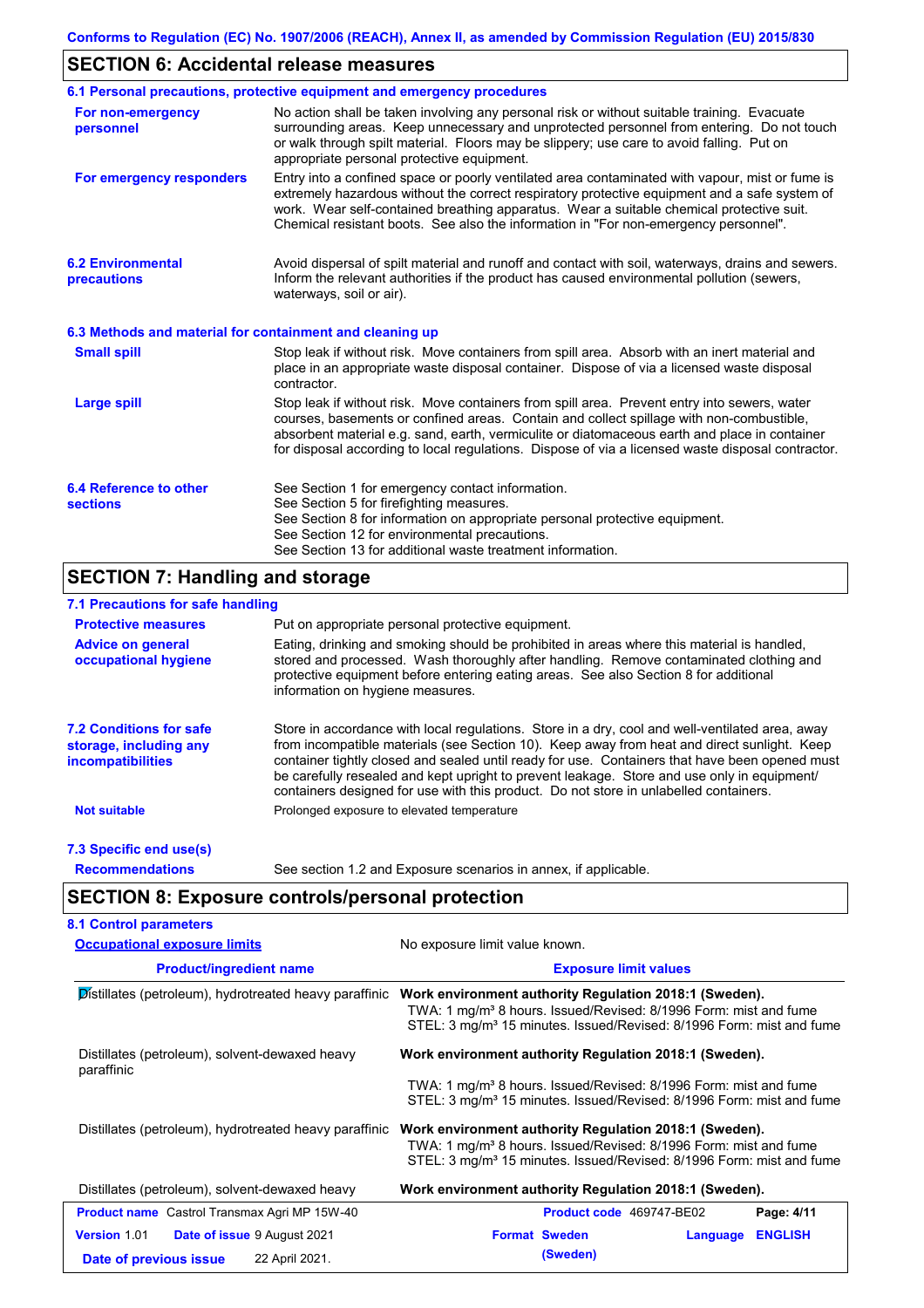### **SECTION 8: Exposure controls/personal protection**

 TWA: 1 mg/m³ 8 hours. Issued/Revised: 8/1996 Form: mist and fume STEL: 3 mg/m<sup>3</sup> 15 minutes. Issued/Revised: 8/1996 Form: mist and fume

Whilst specific OELs for certain components may be shown in this section, other components may be present in any mist, vapour or dust produced. Therefore, the specific OELs may not be applicable to the product as a whole and are provided for guidance only.

#### **Recommended monitoring procedures**

If this product contains ingredients with exposure limits, personal, workplace atmosphere or biological monitoring may be required to determine the effectiveness of the ventilation or other control measures and/or the necessity to use respiratory protective equipment. Reference should be made to monitoring standards, such as the following: European Standard EN 689 (Workplace atmospheres - Guidance for the assessment of exposure by inhalation to chemical agents for comparison with limit values and measurement strategy) European Standard EN 14042 (Workplace atmospheres - Guide for the application and use of procedures for the assessment of exposure to chemical and biological agents) European Standard EN 482 (Workplace atmospheres - General requirements for the performance of procedures for the measurement of chemical agents) Reference to national guidance documents for methods for the determination of hazardous substances will also be required.

#### **Derived No Effect Level**

No DNELs/DMELs available.

#### **Predicted No Effect Concentration**

No PNECs available

| <b>8.2 Exposure controls</b>                        |                                                                                                                                                                                                                                                                                                                                                                                                                                                                                                                                                                                                                                                                                                                                                                                                                                                                                                                                                                                                         |                                                                                                                                                                                                                                                                                                                                                                                                                                                                         |                  |            |
|-----------------------------------------------------|---------------------------------------------------------------------------------------------------------------------------------------------------------------------------------------------------------------------------------------------------------------------------------------------------------------------------------------------------------------------------------------------------------------------------------------------------------------------------------------------------------------------------------------------------------------------------------------------------------------------------------------------------------------------------------------------------------------------------------------------------------------------------------------------------------------------------------------------------------------------------------------------------------------------------------------------------------------------------------------------------------|-------------------------------------------------------------------------------------------------------------------------------------------------------------------------------------------------------------------------------------------------------------------------------------------------------------------------------------------------------------------------------------------------------------------------------------------------------------------------|------------------|------------|
| <b>Appropriate engineering</b><br><b>controls</b>   | Provide exhaust ventilation or other engineering controls to keep the relevant airborne<br>concentrations below their respective occupational exposure limits.<br>All activities involving chemicals should be assessed for their risks to health, to ensure<br>exposures are adequately controlled. Personal protective equipment should only be considered<br>after other forms of control measures (e.g. engineering controls) have been suitably evaluated.<br>Personal protective equipment should conform to appropriate standards, be suitable for use, be<br>kept in good condition and properly maintained.<br>Your supplier of personal protective equipment should be consulted for advice on selection and<br>appropriate standards. For further information contact your national organisation for standards.<br>The final choice of protective equipment will depend upon a risk assessment. It is important to<br>ensure that all items of personal protective equipment are compatible. |                                                                                                                                                                                                                                                                                                                                                                                                                                                                         |                  |            |
| <b>Individual protection measures</b>               |                                                                                                                                                                                                                                                                                                                                                                                                                                                                                                                                                                                                                                                                                                                                                                                                                                                                                                                                                                                                         |                                                                                                                                                                                                                                                                                                                                                                                                                                                                         |                  |            |
| <b>Hygiene measures</b>                             | Wash hands, forearms and face thoroughly after handling chemical products, before eating,<br>smoking and using the lavatory and at the end of the working period. Ensure that eyewash<br>stations and safety showers are close to the workstation location.                                                                                                                                                                                                                                                                                                                                                                                                                                                                                                                                                                                                                                                                                                                                             |                                                                                                                                                                                                                                                                                                                                                                                                                                                                         |                  |            |
| <b>Respiratory protection</b>                       | of the working conditions.                                                                                                                                                                                                                                                                                                                                                                                                                                                                                                                                                                                                                                                                                                                                                                                                                                                                                                                                                                              | In case of insufficient ventilation, wear suitable respiratory equipment.<br>The correct choice of respiratory protection depends upon the chemicals being handled, the<br>conditions of work and use, and the condition of the respiratory equipment. Safety procedures<br>should be developed for each intended application. Respiratory protection equipment should<br>therefore be chosen in consultation with the supplier/manufacturer and with a full assessment |                  |            |
| <b>Eye/face protection</b>                          | Safety glasses with side shields.                                                                                                                                                                                                                                                                                                                                                                                                                                                                                                                                                                                                                                                                                                                                                                                                                                                                                                                                                                       |                                                                                                                                                                                                                                                                                                                                                                                                                                                                         |                  |            |
| <b>Skin protection</b>                              |                                                                                                                                                                                                                                                                                                                                                                                                                                                                                                                                                                                                                                                                                                                                                                                                                                                                                                                                                                                                         |                                                                                                                                                                                                                                                                                                                                                                                                                                                                         |                  |            |
| <b>Hand protection</b>                              | <b>General Information:</b>                                                                                                                                                                                                                                                                                                                                                                                                                                                                                                                                                                                                                                                                                                                                                                                                                                                                                                                                                                             |                                                                                                                                                                                                                                                                                                                                                                                                                                                                         |                  |            |
|                                                     | Because specific work environments and material handling practices vary, safety procedures<br>should be developed for each intended application. The correct choice of protective gloves<br>depends upon the chemicals being handled, and the conditions of work and use. Most gloves<br>provide protection for only a limited time before they must be discarded and replaced (even the<br>best chemically resistant gloves will break down after repeated chemical exposures).                                                                                                                                                                                                                                                                                                                                                                                                                                                                                                                        |                                                                                                                                                                                                                                                                                                                                                                                                                                                                         |                  |            |
|                                                     | Gloves should be chosen in consultation with the supplier / manufacturer and taking account of<br>a full assessment of the working conditions.                                                                                                                                                                                                                                                                                                                                                                                                                                                                                                                                                                                                                                                                                                                                                                                                                                                          |                                                                                                                                                                                                                                                                                                                                                                                                                                                                         |                  |            |
|                                                     | Recommended: Nitrile gloves.<br><b>Breakthrough time:</b>                                                                                                                                                                                                                                                                                                                                                                                                                                                                                                                                                                                                                                                                                                                                                                                                                                                                                                                                               |                                                                                                                                                                                                                                                                                                                                                                                                                                                                         |                  |            |
|                                                     | Breakthrough time data are generated by glove manufacturers under laboratory test conditions<br>and represent how long a glove can be expected to provide effective permeation resistance. It<br>is important when following breakthrough time recommendations that actual workplace<br>conditions are taken into account. Always consult with your glove supplier for up-to-date<br>technical information on breakthrough times for the recommended glove type.<br>Our recommendations on the selection of gloves are as follows:                                                                                                                                                                                                                                                                                                                                                                                                                                                                      |                                                                                                                                                                                                                                                                                                                                                                                                                                                                         |                  |            |
| <b>Product name</b> Castrol Transmax Agri MP 15W-40 |                                                                                                                                                                                                                                                                                                                                                                                                                                                                                                                                                                                                                                                                                                                                                                                                                                                                                                                                                                                                         | Product code 469747-BE02                                                                                                                                                                                                                                                                                                                                                                                                                                                |                  | Page: 5/11 |
| <b>Version 1.01</b><br>Date of issue 9 August 2021  |                                                                                                                                                                                                                                                                                                                                                                                                                                                                                                                                                                                                                                                                                                                                                                                                                                                                                                                                                                                                         | <b>Format Sweden</b>                                                                                                                                                                                                                                                                                                                                                                                                                                                    | Language ENGLISH |            |

**Date of previous issue (Sweden)** 22 April 2021.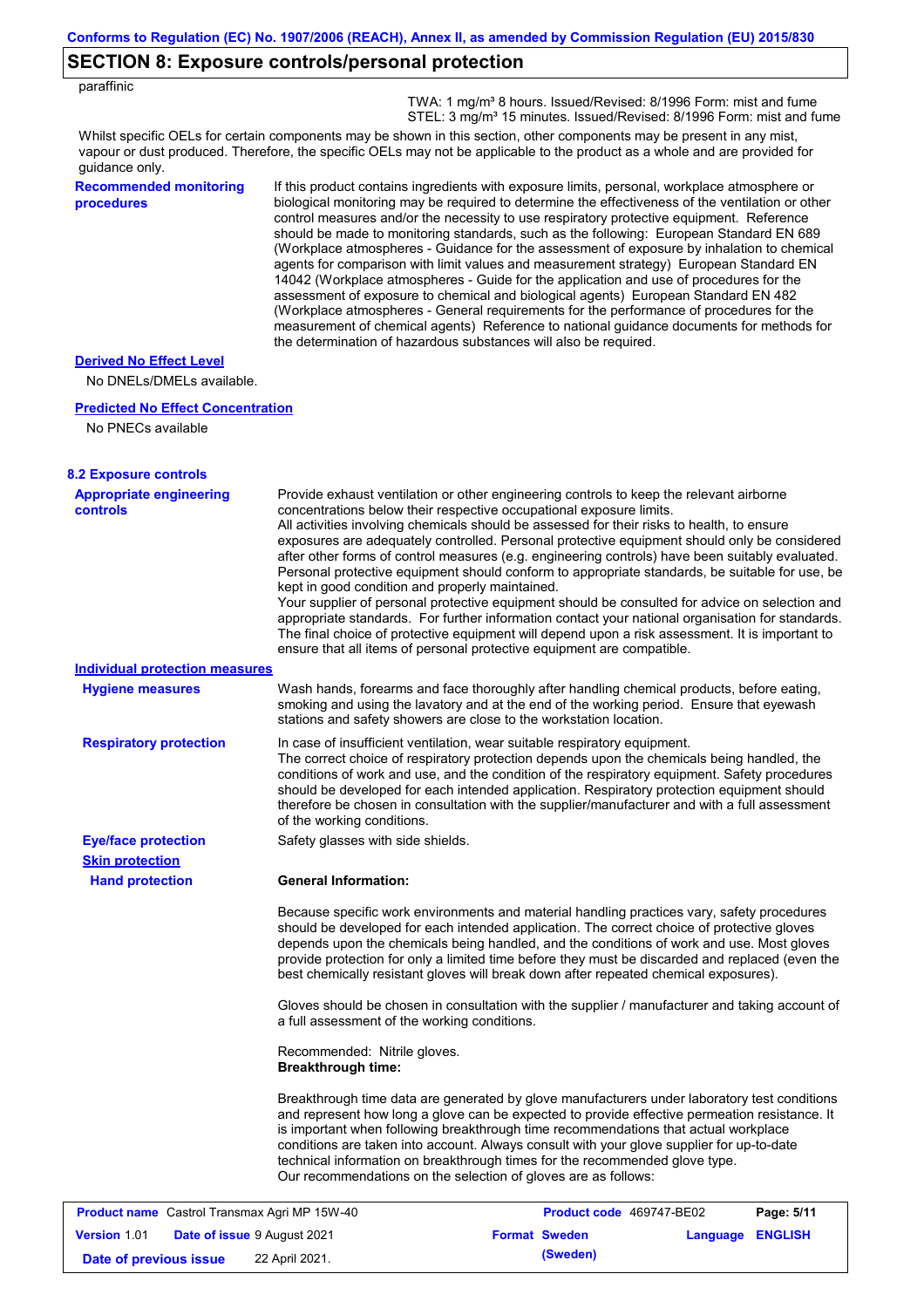# **SECTION 8: Exposure controls/personal protection**

Continuous contact:

|                                           | Gloves with a minimum breakthrough time of 240 minutes, or >480 minutes if suitable gloves<br>can be obtained.<br>If suitable gloves are not available to offer that level of protection, gloves with shorter<br>breakthrough times may be acceptable as long as appropriate glove maintenance and<br>replacement regimes are determined and adhered to.                                                                                                                                                                                                                                                                                                                              |
|-------------------------------------------|---------------------------------------------------------------------------------------------------------------------------------------------------------------------------------------------------------------------------------------------------------------------------------------------------------------------------------------------------------------------------------------------------------------------------------------------------------------------------------------------------------------------------------------------------------------------------------------------------------------------------------------------------------------------------------------|
|                                           | Short-term / splash protection:                                                                                                                                                                                                                                                                                                                                                                                                                                                                                                                                                                                                                                                       |
|                                           | Recommended breakthrough times as above.<br>It is recognised that for short-term, transient exposures, gloves with shorter breakthrough times<br>may commonly be used. Therefore, appropriate maintenance and replacement regimes must<br>be determined and rigorously followed.                                                                                                                                                                                                                                                                                                                                                                                                      |
|                                           | <b>Glove Thickness:</b>                                                                                                                                                                                                                                                                                                                                                                                                                                                                                                                                                                                                                                                               |
|                                           | For general applications, we recommend gloves with a thickness typically greater than 0.35 mm.                                                                                                                                                                                                                                                                                                                                                                                                                                                                                                                                                                                        |
|                                           | It should be emphasised that glove thickness is not necessarily a good predictor of glove<br>resistance to a specific chemical, as the permeation efficiency of the glove will be dependent<br>on the exact composition of the glove material. Therefore, glove selection should also be based<br>on consideration of the task requirements and knowledge of breakthrough times.<br>Glove thickness may also vary depending on the glove manufacturer, the glove type and the<br>glove model. Therefore, the manufacturers' technical data should always be taken into account<br>to ensure selection of the most appropriate glove for the task.                                     |
|                                           | Note: Depending on the activity being conducted, gloves of varying thickness may be required<br>for specific tasks. For example:                                                                                                                                                                                                                                                                                                                                                                                                                                                                                                                                                      |
|                                           | • Thinner gloves (down to 0.1 mm or less) may be required where a high degree of manual<br>dexterity is needed. However, these gloves are only likely to give short duration protection and<br>would normally be just for single use applications, then disposed of.                                                                                                                                                                                                                                                                                                                                                                                                                  |
|                                           | • Thicker gloves (up to 3 mm or more) may be required where there is a mechanical (as well<br>as a chemical) risk i.e. where there is abrasion or puncture potential.                                                                                                                                                                                                                                                                                                                                                                                                                                                                                                                 |
| <b>Skin and body</b>                      | Use of protective clothing is good industrial practice.<br>Personal protective equipment for the body should be selected based on the task being<br>performed and the risks involved and should be approved by a specialist before handling this<br>product.<br>Cotton or polyester/cotton overalls will only provide protection against light superficial<br>contamination that will not soak through to the skin. Overalls should be laundered on a regular<br>basis. When the risk of skin exposure is high (e.g. when cleaning up spillages or if there is a<br>risk of splashing) then chemical resistant aprons and/or impervious chemical suits and boots<br>will be required. |
| <b>Refer to standards:</b>                | Respiratory protection: EN 529<br>Gloves: EN 420, EN 374<br>Eye protection: EN 166<br>Filtering half-mask: EN 149<br>Filtering half-mask with valve: EN 405<br>Half-mask: EN 140 plus filter<br>Full-face mask: EN 136 plus filter<br>Particulate filters: EN 143<br>Gas/combined filters: EN 14387                                                                                                                                                                                                                                                                                                                                                                                   |
| <b>Environmental exposure</b><br>controls | Emissions from ventilation or work process equipment should be checked to ensure they<br>comply with the requirements of environmental protection legislation. In some cases, fume<br>scrubbers, filters or engineering modifications to the process equipment will be necessary to<br>reduce emissions to acceptable levels.                                                                                                                                                                                                                                                                                                                                                         |

### **SECTION 9: Physical and chemical properties**

### **9.1 Information on basic physical and chemical properties**

| <b>Appearance</b>                                   |                 |                      |          |                          |                |
|-----------------------------------------------------|-----------------|----------------------|----------|--------------------------|----------------|
| <b>Physical state</b>                               | Liguid.         |                      |          |                          |                |
| <b>Colour</b>                                       | Amber. [Dark]   |                      |          |                          |                |
| <b>Odour</b>                                        | Not available.  |                      |          |                          |                |
| <b>Odour threshold</b>                              | Not available.  |                      |          |                          |                |
| pH                                                  | Not applicable. |                      |          |                          |                |
| <b>Product name</b> Castrol Transmax Agri MP 15W-40 |                 |                      |          | Product code 469747-BE02 | Page: 6/11     |
| Date of issue 9 August 2021<br><b>Version 1.01</b>  |                 | <b>Format Sweden</b> |          | Language                 | <b>ENGLISH</b> |
| Date of previous issue                              | 22 April 2021.  |                      | (Sweden) |                          |                |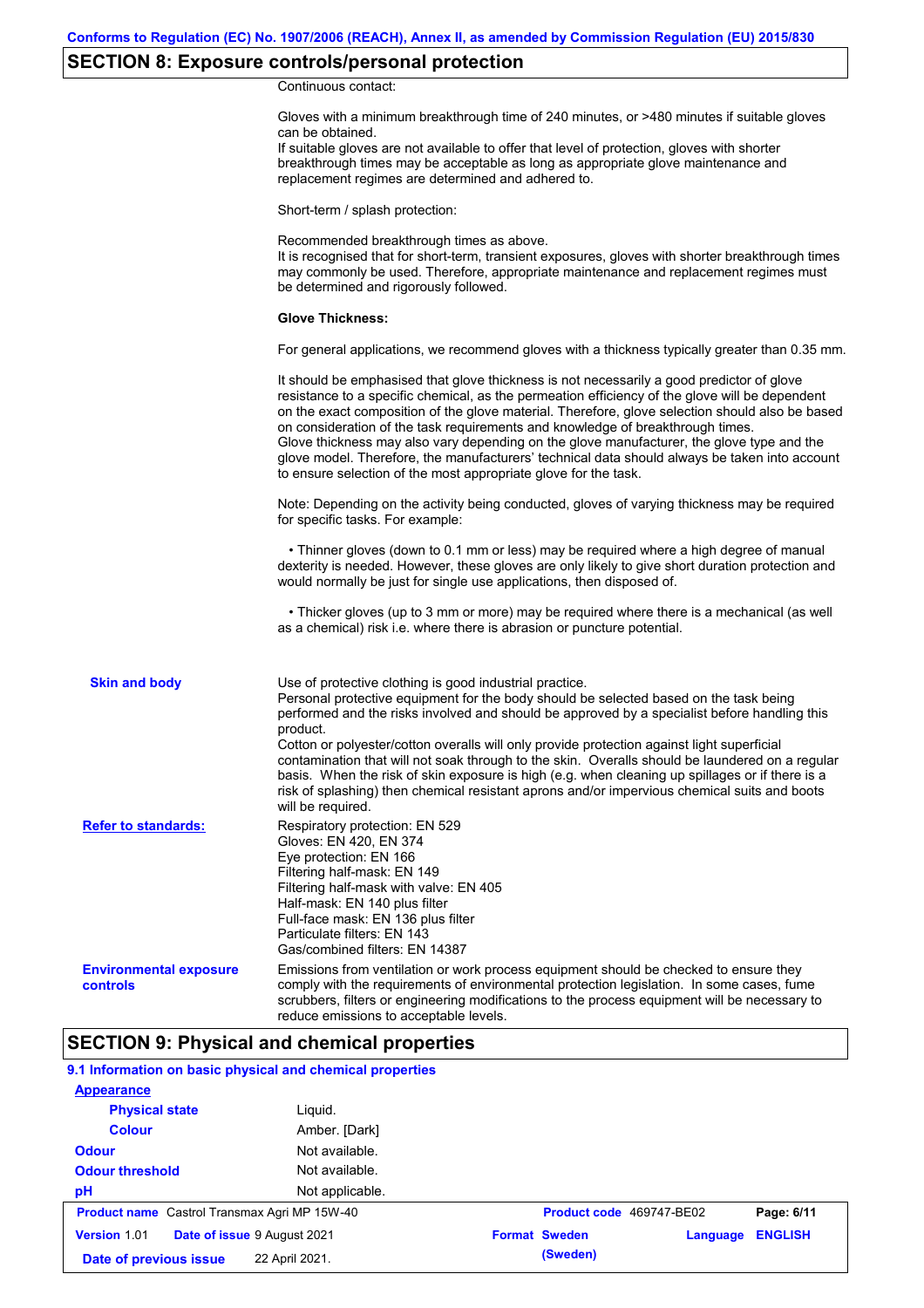# **SECTION 9: Physical and chemical properties**

| <b>Melting point/freezing point</b>                    | Not available.                                                                                                         |
|--------------------------------------------------------|------------------------------------------------------------------------------------------------------------------------|
| Initial boiling point and boiling<br>range             | Not available.                                                                                                         |
| <b>Pour point</b>                                      | -45 $^{\circ}$ C                                                                                                       |
| <b>Flash point</b>                                     | Open cup: >200°C (>392°F) [Cleveland.]                                                                                 |
| <b>Evaporation rate</b>                                | Not available.                                                                                                         |
| <b>Flammability (solid, gas)</b>                       | Not available.                                                                                                         |
| <b>Upper/lower flammability or</b><br>explosive limits | Not available.                                                                                                         |
| <b>Vapour pressure</b>                                 | Not available.                                                                                                         |
| <b>Vapour density</b>                                  | Not available.                                                                                                         |
| <b>Relative density</b>                                | Not available.                                                                                                         |
| <b>Density</b>                                         | $<$ 1000 kg/m <sup>3</sup> (<1 g/cm <sup>3</sup> ) at 15 <sup>°</sup> C                                                |
| <b>Solubility(ies)</b>                                 | insoluble in water.                                                                                                    |
| <b>Partition coefficient: n-octanol/</b><br>water      | Not available.                                                                                                         |
| <b>Auto-ignition temperature</b>                       | Not available.                                                                                                         |
| <b>Decomposition temperature</b>                       | Not available.                                                                                                         |
| <b>Viscosity</b>                                       | Kinematic: 95 mm <sup>2</sup> /s (95 cSt) at 40 $^{\circ}$ C<br>Kinematic: 13.3 mm <sup>2</sup> /s (13.3 cSt) at 100°C |
| <b>Explosive properties</b>                            | Not available.                                                                                                         |
| <b>Oxidising properties</b>                            | Not available.                                                                                                         |

### **9.2 Other information**

No additional information.

### **SECTION 10: Stability and reactivity**

| <b>10.1 Reactivity</b>                            | No specific test data available for this product. Refer to Conditions to avoid and Incompatible<br>materials for additional information.                                |
|---------------------------------------------------|-------------------------------------------------------------------------------------------------------------------------------------------------------------------------|
| <b>10.2 Chemical stability</b>                    | The product is stable.                                                                                                                                                  |
| <b>10.3 Possibility of</b><br>hazardous reactions | Under normal conditions of storage and use, hazardous reactions will not occur.<br>Under normal conditions of storage and use, hazardous polymerisation will not occur. |
| <b>10.4 Conditions to avoid</b>                   | Avoid all possible sources of ignition (spark or flame).                                                                                                                |
| <b>10.5 Incompatible materials</b>                | Reactive or incompatible with the following materials: oxidising materials.                                                                                             |
| <b>10.6 Hazardous</b><br>decomposition products   | Under normal conditions of storage and use, hazardous decomposition products should not be<br>produced.                                                                 |

# **SECTION 11: Toxicological information**

| 11.1 Information on toxicological effects                 |                                                                                                                             |  |                          |          |                |
|-----------------------------------------------------------|-----------------------------------------------------------------------------------------------------------------------------|--|--------------------------|----------|----------------|
| <b>Acute toxicity estimates</b>                           |                                                                                                                             |  |                          |          |                |
| Not available.                                            |                                                                                                                             |  |                          |          |                |
| <b>Information on likely</b><br>routes of exposure        | Routes of entry anticipated: Dermal, Inhalation.                                                                            |  |                          |          |                |
| <b>Potential acute health effects</b>                     |                                                                                                                             |  |                          |          |                |
| <b>Inhalation</b>                                         | Vapour inhalation under ambient conditions is not normally a problem due to low vapour<br>pressure.                         |  |                          |          |                |
| <b>Ingestion</b>                                          | No known significant effects or critical hazards.                                                                           |  |                          |          |                |
| <b>Skin contact</b>                                       | Defatting to the skin. May cause skin dryness and irritation.                                                               |  |                          |          |                |
| Eye contact                                               | Not classified as an eye irritant. Based on data available for this or related materials.                                   |  |                          |          |                |
|                                                           | Symptoms related to the physical, chemical and toxicological characteristics                                                |  |                          |          |                |
| <b>Inhalation</b>                                         | May be harmful by inhalation if exposure to vapour, mists or fumes resulting from thermal<br>decomposition products occurs. |  |                          |          |                |
| <b>Ingestion</b>                                          | No specific data.                                                                                                           |  |                          |          |                |
| <b>Product name</b> Castrol Transmax Agri MP 15W-40       |                                                                                                                             |  | Product code 469747-BE02 |          | Page: 7/11     |
| <b>Version 1.01</b><br><b>Date of issue 9 August 2021</b> |                                                                                                                             |  | <b>Format Sweden</b>     | Language | <b>ENGLISH</b> |
| Date of previous issue                                    | 22 April 2021.                                                                                                              |  | (Sweden)                 |          |                |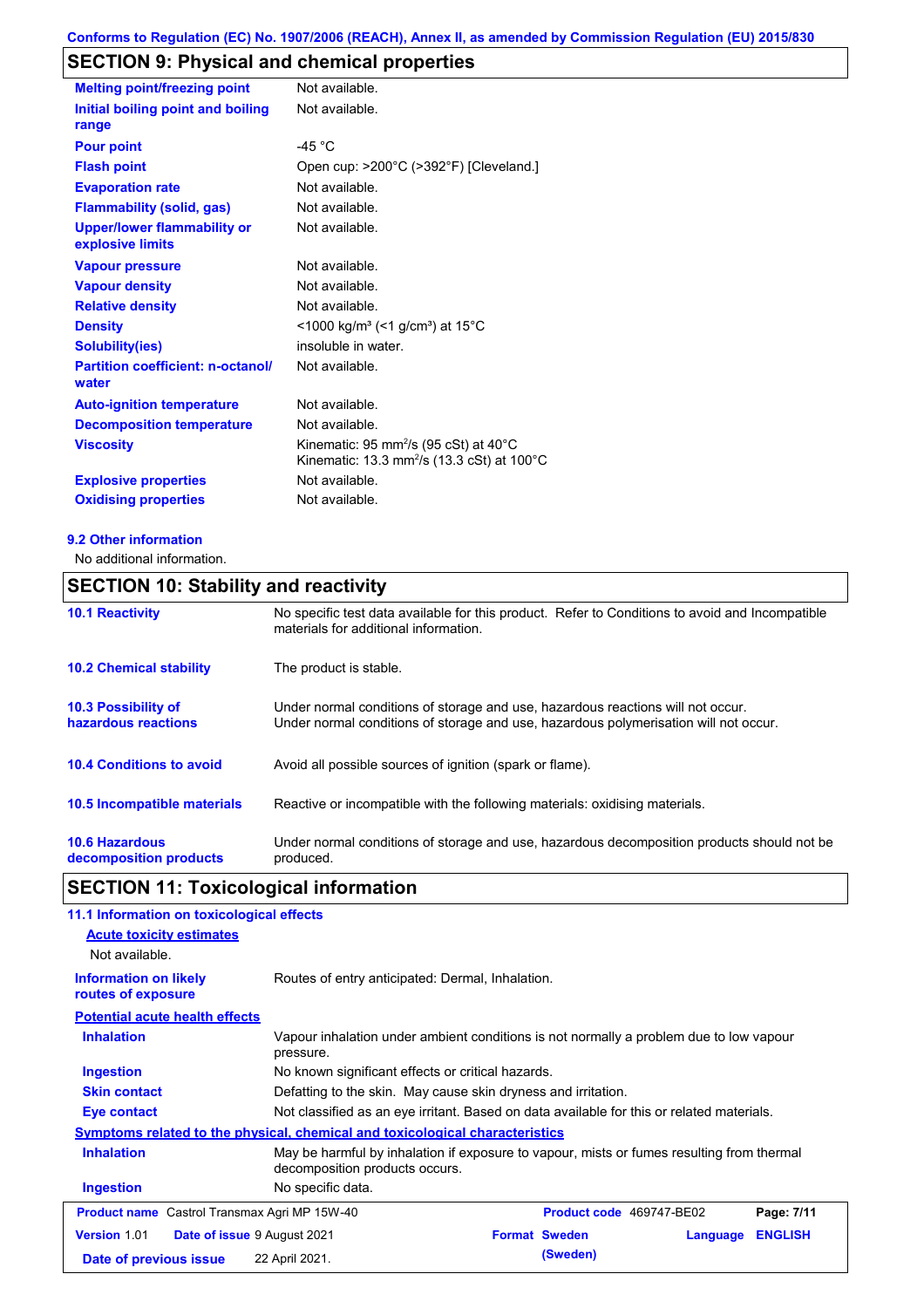# **SECTION 11: Toxicological information**

| Adverse symptoms may include the following:<br>irritation                                                                                                                                                                                                                                                                                                                                                |
|----------------------------------------------------------------------------------------------------------------------------------------------------------------------------------------------------------------------------------------------------------------------------------------------------------------------------------------------------------------------------------------------------------|
| dryness                                                                                                                                                                                                                                                                                                                                                                                                  |
| cracking                                                                                                                                                                                                                                                                                                                                                                                                 |
| No specific data.                                                                                                                                                                                                                                                                                                                                                                                        |
| Delayed and immediate effects as well as chronic effects from short and long-term exposure                                                                                                                                                                                                                                                                                                               |
| Overexposure to the inhalation of airborne droplets or aerosols may cause irritation of the<br>respiratory tract.                                                                                                                                                                                                                                                                                        |
| Ingestion of large quantities may cause nausea and diarrhoea.                                                                                                                                                                                                                                                                                                                                            |
| Prolonged or repeated contact can defat the skin and lead to irritation and/or dermatitis.                                                                                                                                                                                                                                                                                                               |
| Potential risk of transient stinging or redness if accidental eye contact occurs.                                                                                                                                                                                                                                                                                                                        |
| <b>Potential chronic health effects</b>                                                                                                                                                                                                                                                                                                                                                                  |
| USED ENGINE OILS<br>Combustion products resulting from the operation of internal combustion engines contaminate<br>engine oils during use. Used engine oil may contain hazardous components which have the<br>potential to cause skin cancer. Frequent or prolonged contact with all types and makes of used<br>engine oil must therefore be avoided and a high standard of personal hygiene maintained. |
| No known significant effects or critical hazards.                                                                                                                                                                                                                                                                                                                                                        |
| No known significant effects or critical hazards.                                                                                                                                                                                                                                                                                                                                                        |
| No known significant effects or critical hazards.                                                                                                                                                                                                                                                                                                                                                        |
| No known significant effects or critical hazards.                                                                                                                                                                                                                                                                                                                                                        |
|                                                                                                                                                                                                                                                                                                                                                                                                          |

### **SECTION 12: Ecological information**

#### **12.1 Toxicity**

**Environmental hazards** Not classified as dangerous

#### **12.2 Persistence and degradability**

Expected to be biodegradable.

#### **12.3 Bioaccumulative potential**

This product is not expected to bioaccumulate through food chains in the environment.

| <b>12.4 Mobility in soil</b>                            |                                                                      |
|---------------------------------------------------------|----------------------------------------------------------------------|
| <b>Soil/water partition</b><br><b>coefficient (Koc)</b> | Not available.                                                       |
| <b>Mobility</b>                                         | Spillages may penetrate the soil causing ground water contamination. |

#### **12.5 Results of PBT and vPvB assessment**

Product does not meet the criteria for PBT or vPvB according to Regulation (EC) No. 1907/2006, Annex XIII.

| 12.6 Other adverse effects          |                                                                                                                           |
|-------------------------------------|---------------------------------------------------------------------------------------------------------------------------|
| <b>Other ecological information</b> | Spills may form a film on water surfaces causing physical damage to organisms. Oxygen<br>transfer could also be impaired. |

### **SECTION 13: Disposal considerations**

### **13.1 Waste treatment methods**

### **Product**

**Methods of disposal**

Where possible, arrange for product to be recycled. Dispose of via an authorised person/

### **Hazardous waste** Yes.

licensed waste disposal contractor in accordance with local regulations.

### **European waste catalogue (EWC)**

| Waste code | <b>Waste designation</b>                                        |  |
|------------|-----------------------------------------------------------------|--|
| 13 02 05*  | mineral-based non-chlorinated engine, gear and lubricating oils |  |
| 13 01 10*  | mineral based non-chlorinated hydraulic oils                    |  |

However, deviation from the intended use and/or the presence of any potential contaminants may require an alternative waste disposal code to be assigned by the end user.

### **Packaging**

| <b>Methods of disposal</b> | Where possible, arrange for product to be recycled. Dispose of via an authorised person/<br>licensed waste disposal contractor in accordance with local regulations. |
|----------------------------|----------------------------------------------------------------------------------------------------------------------------------------------------------------------|
|                            |                                                                                                                                                                      |

| <b>Product name</b> Castrol Transmax Agri MP 15W-40 |  |                                    | <b>Product code</b> 469747-BE02 |                      | Page: 8/11              |  |
|-----------------------------------------------------|--|------------------------------------|---------------------------------|----------------------|-------------------------|--|
| <b>Version 1.01</b>                                 |  | <b>Date of issue 9 August 2021</b> |                                 | <b>Format Sweden</b> | <b>Language ENGLISH</b> |  |
| Date of previous issue                              |  | 22 April 2021.                     |                                 | (Sweden)             |                         |  |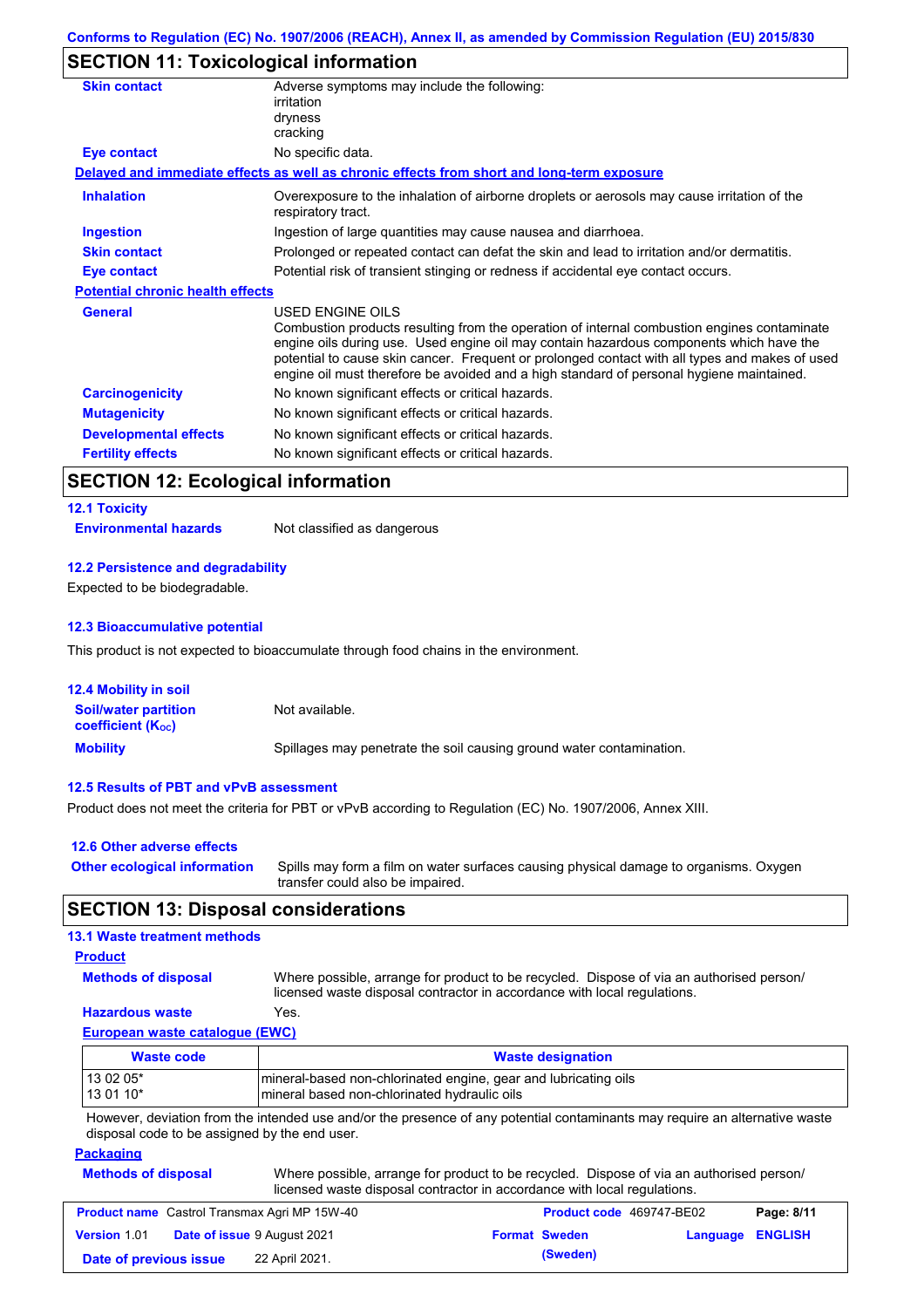# **SECTION 13: Disposal considerations**

| <b>Special precautions</b> | This material and its container must be disposed of in a safe way. Care should be taken when<br>handling emptied containers that have not been cleaned or rinsed out. Empty containers or<br>liners may retain some product residues. Empty containers represent a fire hazard as they may<br>contain flammable product residues and vapour. Never weld, solder or braze empty containers.<br>Avoid dispersal of spilt material and runoff and contact with soil, waterways, drains and sewers.                                                                                                                                                                                                                                                                                                   |
|----------------------------|---------------------------------------------------------------------------------------------------------------------------------------------------------------------------------------------------------------------------------------------------------------------------------------------------------------------------------------------------------------------------------------------------------------------------------------------------------------------------------------------------------------------------------------------------------------------------------------------------------------------------------------------------------------------------------------------------------------------------------------------------------------------------------------------------|
| <b>Methods of disposal</b> | The regulations regarding manufacturers' responsibility for packaging material waste is<br>regulated in "Förordningen om producentansvar för förpackningar". Packaging materials are to<br>be reused or recycled in accordance with the goals outlined in this regulation. The company<br>complies with this manufacturer's responsibility through its association with REPA, which is a<br>subsidiary company of four materials handling companies. The materials handling companies<br>collect, remove and process used and sorted packaging materials through the employment of<br>contractors. Questions regarding collection of packaging materials on a local basis may be<br>directed to the materials company and its contractors. For further information, contact REPA,<br>www.repa.se. |
|                            | Drums and containers are placed in a tilted position, approx 10°, drums are turned with the<br>bungholes downwards and the 2" bunghole in the lowest position, containers with the valve<br>downwards. Other packages are placed upside down for eduction. Let stand at temperatures<br>above 15°C until drip dry or at least 30 minutes. Recover and add the remainders in the process<br>where the product is used, or send for special waste treatment. Send empty packages to a<br>certified recycler/receiver for recycling.                                                                                                                                                                                                                                                                 |
| <b>References</b>          | Commission 2014/955/EU<br>Directive 2008/98/EC                                                                                                                                                                                                                                                                                                                                                                                                                                                                                                                                                                                                                                                                                                                                                    |

### **SECTION 14: Transport information**

|                                           | <b>ADR/RID</b> | <b>ADN</b>     | <b>IMDG</b>    | <b>IATA</b>    |
|-------------------------------------------|----------------|----------------|----------------|----------------|
| 14.1 UN number                            | Not regulated. | Not regulated. | Not regulated. | Not regulated. |
| 14.2 UN proper<br>shipping name           |                |                |                |                |
| <b>14.3 Transport</b><br>hazard class(es) |                |                |                | ÷.             |
| 14.4 Packing<br>group                     |                |                |                |                |
| 14.5<br><b>Environmental</b><br>hazards   | No.            | No.            | No.            | No.            |
| <b>Additional</b><br><b>information</b>   |                |                |                |                |

**14.6 Special precautions for user** Not available.

| <b>14.7 Transport in bulk</b> | Not available. |
|-------------------------------|----------------|
| according to <b>IMO</b>       |                |
| <b>instruments</b>            |                |

### **SECTION 15: Regulatory information**

**15.1 Safety, health and environmental regulations/legislation specific for the substance or mixture**

#### **EU Regulation (EC) No. 1907/2006 (REACH)**

**Annex XIV - List of substances subject to authorisation**

### **Annex XIV**

None of the components are listed.

**Substances of very high concern**

None of the components are listed.

**EU Regulation (EC) No. 1907/2006 (REACH)**

|                        | <b>Product name</b> Castrol Transmax Agri MP 15W-40 | <b>Product code</b> 469747-BE02 |                         | Page: 9/11 |
|------------------------|-----------------------------------------------------|---------------------------------|-------------------------|------------|
| <b>Version 1.01</b>    | <b>Date of issue 9 August 2021</b>                  | <b>Format Sweden</b>            | <b>Language ENGLISH</b> |            |
| Date of previous issue | 22 April 2021.                                      | (Sweden)                        |                         |            |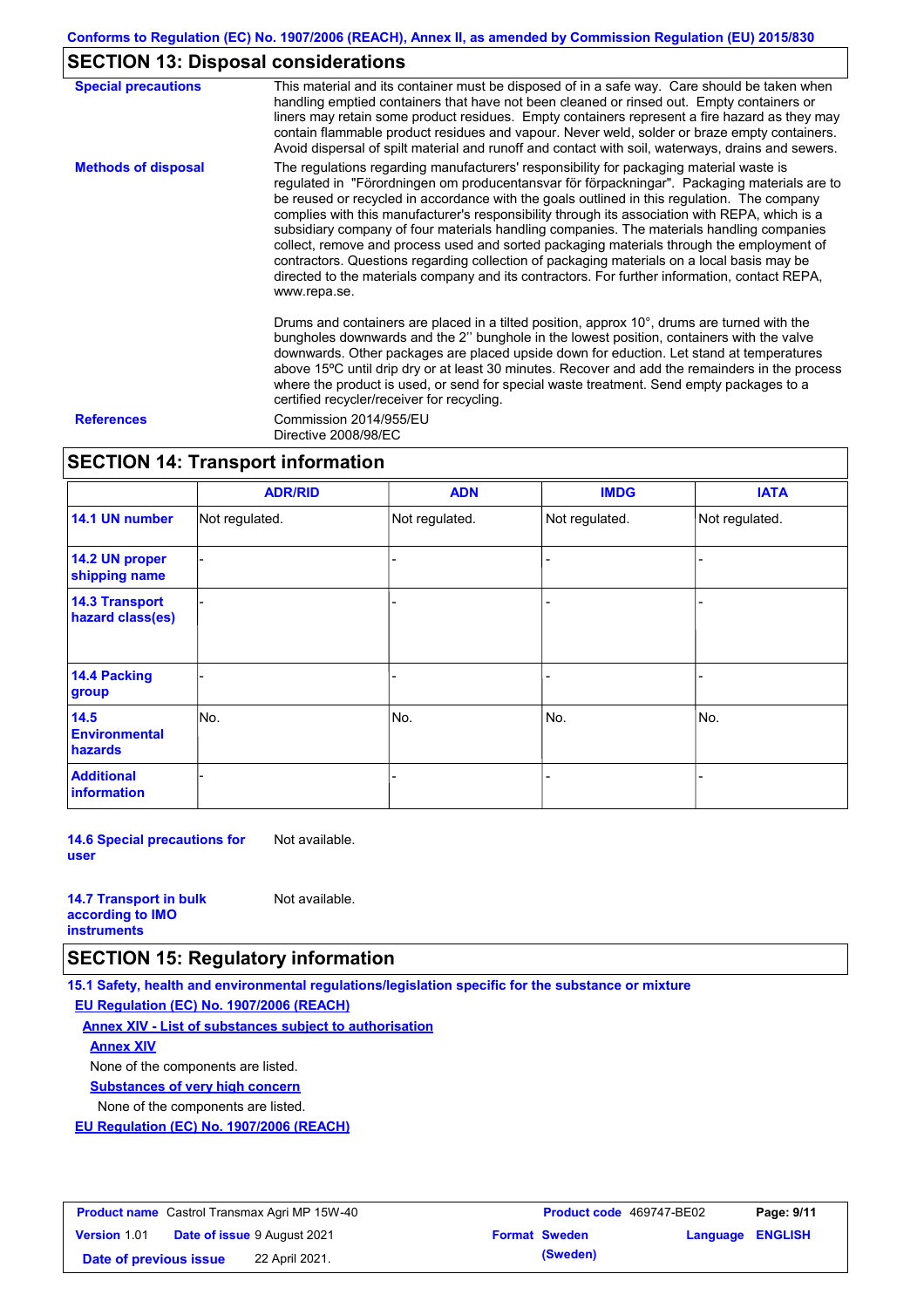# **SECTION 15: Regulatory information**

| <b>Annex XVII - Restrictions</b>                                | Not applicable.                                                                                                                |
|-----------------------------------------------------------------|--------------------------------------------------------------------------------------------------------------------------------|
| on the manufacture.                                             |                                                                                                                                |
| placing on the market                                           |                                                                                                                                |
| and use of certain<br>dangerous substances,                     |                                                                                                                                |
| mixtures and articles                                           |                                                                                                                                |
| <b>Other regulations</b>                                        |                                                                                                                                |
| <b>REACH Status</b>                                             | The company, as identified in Section 1, sells this product in the EU in compliance with the<br>current requirements of REACH. |
| <b>United States inventory</b><br>(TSCA 8b)                     | All components are active or exempted.                                                                                         |
| <b>Australia inventory (AICS)</b>                               | All components are listed or exempted.                                                                                         |
| <b>Canada inventory</b>                                         | All components are listed or exempted.                                                                                         |
| <b>China inventory (IECSC)</b>                                  | All components are listed or exempted.                                                                                         |
| <b>Japan inventory (ENCS)</b>                                   | All components are listed or exempted.                                                                                         |
| <b>Korea inventory (KECI)</b>                                   | All components are listed or exempted.                                                                                         |
| <b>Philippines inventory</b><br>(PICCS)                         | All components are listed or exempted.                                                                                         |
| <b>Taiwan Chemical</b><br><b>Substances Inventory</b><br>(TCSI) | All components are listed or exempted.                                                                                         |
| Ozone depleting substances (1005/2009/EU)                       |                                                                                                                                |
| Not listed.                                                     |                                                                                                                                |
| Prior Informed Consent (PIC) (649/2012/EU)                      |                                                                                                                                |
| Not listed.                                                     |                                                                                                                                |
| EU - Water framework directive - Priority substances            |                                                                                                                                |
| None of the components are listed.                              |                                                                                                                                |
| <b>Seveso Directive</b>                                         |                                                                                                                                |
| This product is not controlled under the Seveso Directive.      |                                                                                                                                |
|                                                                 |                                                                                                                                |
|                                                                 |                                                                                                                                |

| <b>15.2 Chemical safety</b> | A Chemical Safety Assessment has been carried out for one or more of the substances within  |
|-----------------------------|---------------------------------------------------------------------------------------------|
| assessment                  | this mixture. A Chemical Safety Assessment has not been carried out for the mixture itself. |

# **SECTION 16: Other information**

| <b>Abbreviations and acronyms</b>                         | ADN = European Provisions concerning the International Carriage of Dangerous Goods by<br>Inland Waterway<br>ADR = The European Agreement concerning the International Carriage of Dangerous Goods by |                          |          |                |  |                                                                                                                                                                                                                                                                                                                                                                                                            |
|-----------------------------------------------------------|------------------------------------------------------------------------------------------------------------------------------------------------------------------------------------------------------|--------------------------|----------|----------------|--|------------------------------------------------------------------------------------------------------------------------------------------------------------------------------------------------------------------------------------------------------------------------------------------------------------------------------------------------------------------------------------------------------------|
|                                                           | Road                                                                                                                                                                                                 |                          |          |                |  |                                                                                                                                                                                                                                                                                                                                                                                                            |
|                                                           | ATE = Acute Toxicity Estimate                                                                                                                                                                        |                          |          |                |  |                                                                                                                                                                                                                                                                                                                                                                                                            |
|                                                           | <b>BCF</b> = Bioconcentration Factor<br>CAS = Chemical Abstracts Service                                                                                                                             |                          |          |                |  |                                                                                                                                                                                                                                                                                                                                                                                                            |
|                                                           |                                                                                                                                                                                                      |                          |          |                |  |                                                                                                                                                                                                                                                                                                                                                                                                            |
|                                                           | CLP = Classification, Labelling and Packaging Regulation [Regulation (EC) No. 1272/2008]                                                                                                             |                          |          |                |  |                                                                                                                                                                                                                                                                                                                                                                                                            |
|                                                           | CSA = Chemical Safety Assessment                                                                                                                                                                     |                          |          |                |  |                                                                                                                                                                                                                                                                                                                                                                                                            |
|                                                           | CSR = Chemical Safety Report                                                                                                                                                                         |                          |          |                |  |                                                                                                                                                                                                                                                                                                                                                                                                            |
|                                                           | DMEL = Derived Minimal Effect Level                                                                                                                                                                  |                          |          |                |  |                                                                                                                                                                                                                                                                                                                                                                                                            |
|                                                           | DNEL = Derived No Effect Level<br>EINECS = European Inventory of Existing Commercial chemical Substances                                                                                             |                          |          |                |  |                                                                                                                                                                                                                                                                                                                                                                                                            |
|                                                           |                                                                                                                                                                                                      |                          |          |                |  | ES = Exposure Scenario<br>EUH statement = CLP-specific Hazard statement<br>EWC = European Waste Catalogue<br>GHS = Globally Harmonized System of Classification and Labelling of Chemicals<br>IATA = International Air Transport Association<br>IBC = Intermediate Bulk Container<br><b>IMDG = International Maritime Dangerous Goods</b><br>LogPow = logarithm of the octanol/water partition coefficient |
|                                                           |                                                                                                                                                                                                      |                          |          |                |  |                                                                                                                                                                                                                                                                                                                                                                                                            |
|                                                           |                                                                                                                                                                                                      |                          |          |                |  |                                                                                                                                                                                                                                                                                                                                                                                                            |
|                                                           |                                                                                                                                                                                                      |                          |          |                |  |                                                                                                                                                                                                                                                                                                                                                                                                            |
|                                                           |                                                                                                                                                                                                      |                          |          |                |  |                                                                                                                                                                                                                                                                                                                                                                                                            |
|                                                           |                                                                                                                                                                                                      |                          |          |                |  |                                                                                                                                                                                                                                                                                                                                                                                                            |
|                                                           |                                                                                                                                                                                                      |                          |          |                |  |                                                                                                                                                                                                                                                                                                                                                                                                            |
|                                                           | MARPOL = International Convention for the Prevention of Pollution From Ships, 1973 as<br>modified by the Protocol of 1978. ("Marpol" = marine pollution)                                             |                          |          |                |  |                                                                                                                                                                                                                                                                                                                                                                                                            |
|                                                           |                                                                                                                                                                                                      |                          |          |                |  |                                                                                                                                                                                                                                                                                                                                                                                                            |
|                                                           | OECD = Organisation for Economic Co-operation and Development                                                                                                                                        |                          |          |                |  |                                                                                                                                                                                                                                                                                                                                                                                                            |
|                                                           | PBT = Persistent. Bioaccumulative and Toxic                                                                                                                                                          |                          |          |                |  |                                                                                                                                                                                                                                                                                                                                                                                                            |
|                                                           | <b>PNEC = Predicted No Effect Concentration</b>                                                                                                                                                      |                          |          |                |  |                                                                                                                                                                                                                                                                                                                                                                                                            |
|                                                           | REACH = Registration, Evaluation, Authorisation and Restriction of Chemicals Regulation                                                                                                              |                          |          |                |  |                                                                                                                                                                                                                                                                                                                                                                                                            |
|                                                           | [Requlation (EC) No. 1907/2006]                                                                                                                                                                      |                          |          |                |  |                                                                                                                                                                                                                                                                                                                                                                                                            |
| <b>Product name</b> Castrol Transmax Agri MP 15W-40       |                                                                                                                                                                                                      | Product code 469747-BE02 |          | Page: 10/11    |  |                                                                                                                                                                                                                                                                                                                                                                                                            |
| <b>Version 1.01</b><br><b>Date of issue 9 August 2021</b> |                                                                                                                                                                                                      | <b>Format Sweden</b>     | Language | <b>ENGLISH</b> |  |                                                                                                                                                                                                                                                                                                                                                                                                            |
| Date of previous issue                                    | 22 April 2021.                                                                                                                                                                                       | (Sweden)                 |          |                |  |                                                                                                                                                                                                                                                                                                                                                                                                            |